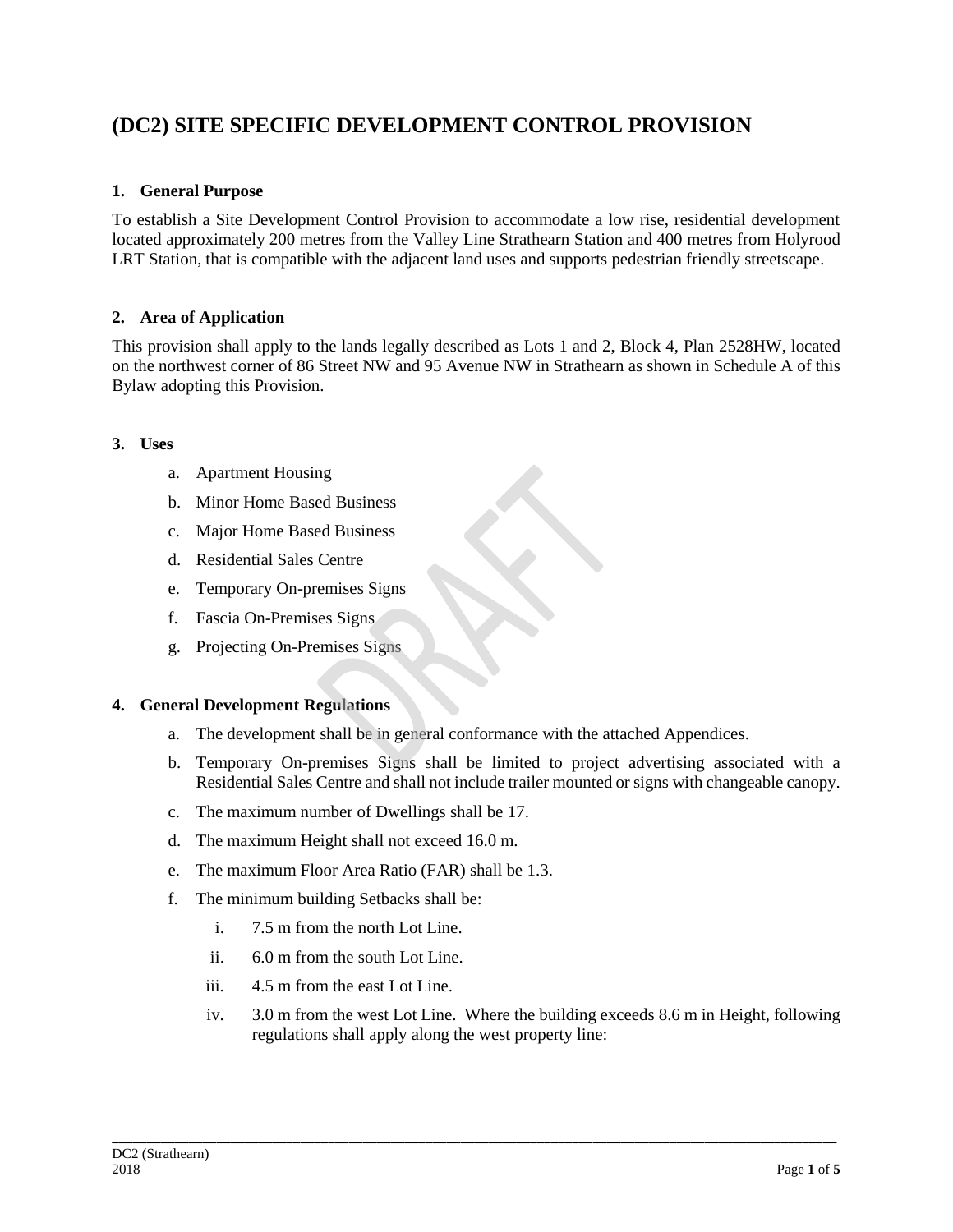- A. at a maximum Height of 8.6 m, the directly adjacent façade shall be stepped or sloped back at a minimum angle of 45 degrees from the vertical plane for a minimum horizontal distance of 2.5 m to optimize access to sunlight, increase privacy and to provide for an appropriate transition to the west property, as conceptually shown in Appendix 2; and
- B. an acceptable landscape buffer along the west Lot Line shall be provided.
- g. Notwithstanding Section 44 of the Zoning Bylaw:
	- i. architectural features such as balconies, patios, and roof projections may project into required Setbacks to a maximum of 2.45m providing a minimum setback of 3.0m is maintained between the property line and these projections; and
	- ii. features that span either the first Storey or the first and second Storeys, such as bay windows, porches and entrance features, shall be allowed to project into a Front Yard abutting a flanking roadway to a maximum of 3.0 m, provided that a minimum Setback of 3.0 m is maintained between the property line and the projection. Separation Space shall be reduced to accommodate these projections.
- h. Window wells shall be allowed to project into the required setbacks to a maximum of 1.2 m.
- i. Residential Sales Centre(s) shall be limited to the sale of on-site condominiums or rental units.

#### **5. Amenity Areas**

- a. Amenity Areas, such as balconies and decks, shall be provided in accordance with Section 46 of the Zoning Bylaw, except that Amenity Areas shall be allowed within a required Setback provided there is a minimum 3.0 m Yard.
- b. A minimum Amenity Area of  $7.5 \text{ m}^2$  per Dwelling shall be provided, except that for ground floor Dwellings a minimum of  $15.0 \text{ m}^2$  of Private Amenity Area shall be provided.
- c. Private Outdoor Amenity Areas, such as balconies and decks, shall be:
	- i. provided in accordance with Section 46 of the Zoning Bylaw, except that no minimum dimensions shall apply, and they may also be provided in the Front, Side, and Rear Yards with a minimum of 3.0 m to be maintained between the Lot Line and the Private Outdoor Amenity Area; and
	- ii. be clearly delineated, and reasonable privacy shall be maintained through the use of hard and/or soft Landscaping elements.
- d. Communal Amenity Area shall not be required.

# **6. Separation Space**

a. Separation Space and Privacy Zones shall be provided in accordance with Section 48 of the Zoning Bylaw except that Separation Space in front of a Habitable Room Window shall be reduced to the required Setback provided the window is a clerestory window. If the sill of a Principal Living Room Window is at least 1.5 m above Grade and an acceptable landscaped buffer is provided, the required Privacy Zone may be reduced to 1.0 m to the satisfaction of the Development Officer.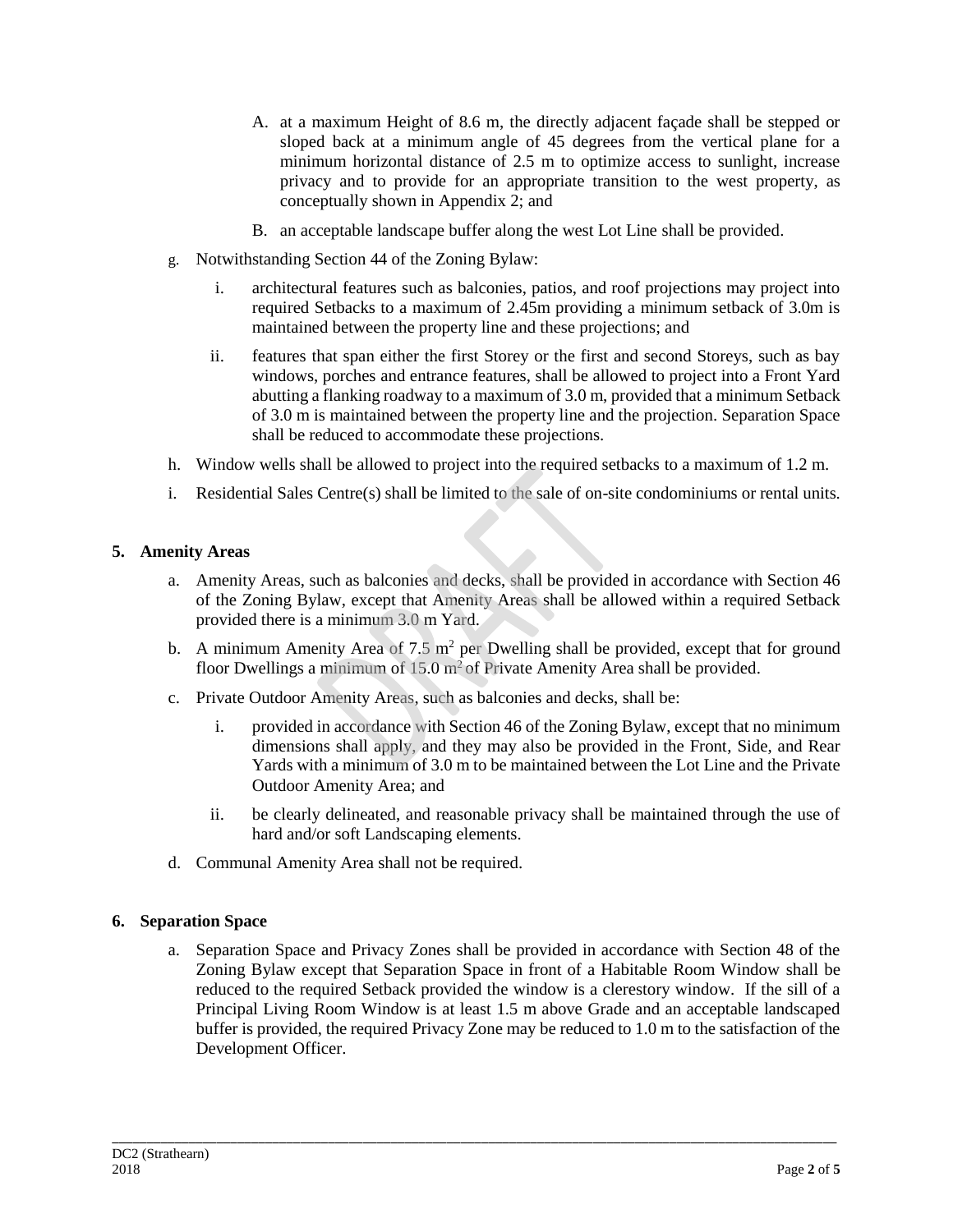### **7. Parking, Access, Loading and Storage**

- a. Vehicular access and egress, shall be from the abutting Lane and in general conformance with Appendix 1 – Site Plan.
- b. Driveways and parking areas shall be provided with a minimum 2.50 m landscaped Setback from the east Lot Line and 3.0 m from the west Lot Line, and in general conformance with Appendix 1 – Site Plan.
- c. Drive aisles with no parking area access off of shall be allowed to be 6.0 m wide.
- d. Vehicular parking shall be provided as specified in Section 54.2, Schedule 1(C) of the Zoning Bylaw, meeting Transit Oriented Development and Main Streets Overlay requirements.
- e. Up to 30% of the required parking spaces may be of a length shorter than that required in Section 54.2.4.a.(i) of the Zoning Bylaw, to a minimum of 4.6 m. Such spaces shall be clearly signed as small car spaces, easily located and convenient to use;
- f. No Off-street Loading spaces shall be required.
- g. Notwithstanding Section 54.3, Schedule 2 of the Zoning Bylaw, a minimum of 1 bicycle parking space per single bedroom unit and a minimum of 2 bicycle parking space per 2 bedroom units shall be provided within a secure enclosed area of the building or Site.

# **8. Trash Collection**

a. Trash collection shall be allowed in the required side Yard and located in general conformance with Appendix 1 – Site Plan. Gates and/or doors of the trash enclosures must not open or encroach into public or private road right-of-way. Notwithstanding Section 55.5.6, the trash collection area shall be screened with a 1.83m fence.

#### **9. Landscaping**

- a. In addition to the requirements of Section 55 of the Zoning Bylaw, the following shall also apply and be shown on the required Landscape Plan:
	- i. the use of landscaping features (e.g. hedges, decorative Fences, low walls, shrubs or other plant material) between surface parking areas and ground Storey Apartment Dwellings that look onto these areas;
	- ii. entry transitions including features such as steps, decorative Fences, gates, hedges, low walls, and planting beds between the public roadway and Dwellings that front or flank onto the public roadway;
	- iii. clear delineation of all Amenity Areas at Grade through the use of landscaping features (e.g. hedges, decorative Fences, gates, low walls);
	- iv. there shall be enhanced tree and shrub planting within the west Setback to provide privacy screening between west façade of the development and the abutting Site;
	- v. a minimum 1.83 m high wood screen fence shall be provided for the length of the west property line except within the common South 6.0 m Setback;
	- vi. identify both on-Site pavement materials, exterior lighting, sizes and species of new and existing tree plantings, details of any proposed outdoor amenity areas and other Landscaping elements as applicable;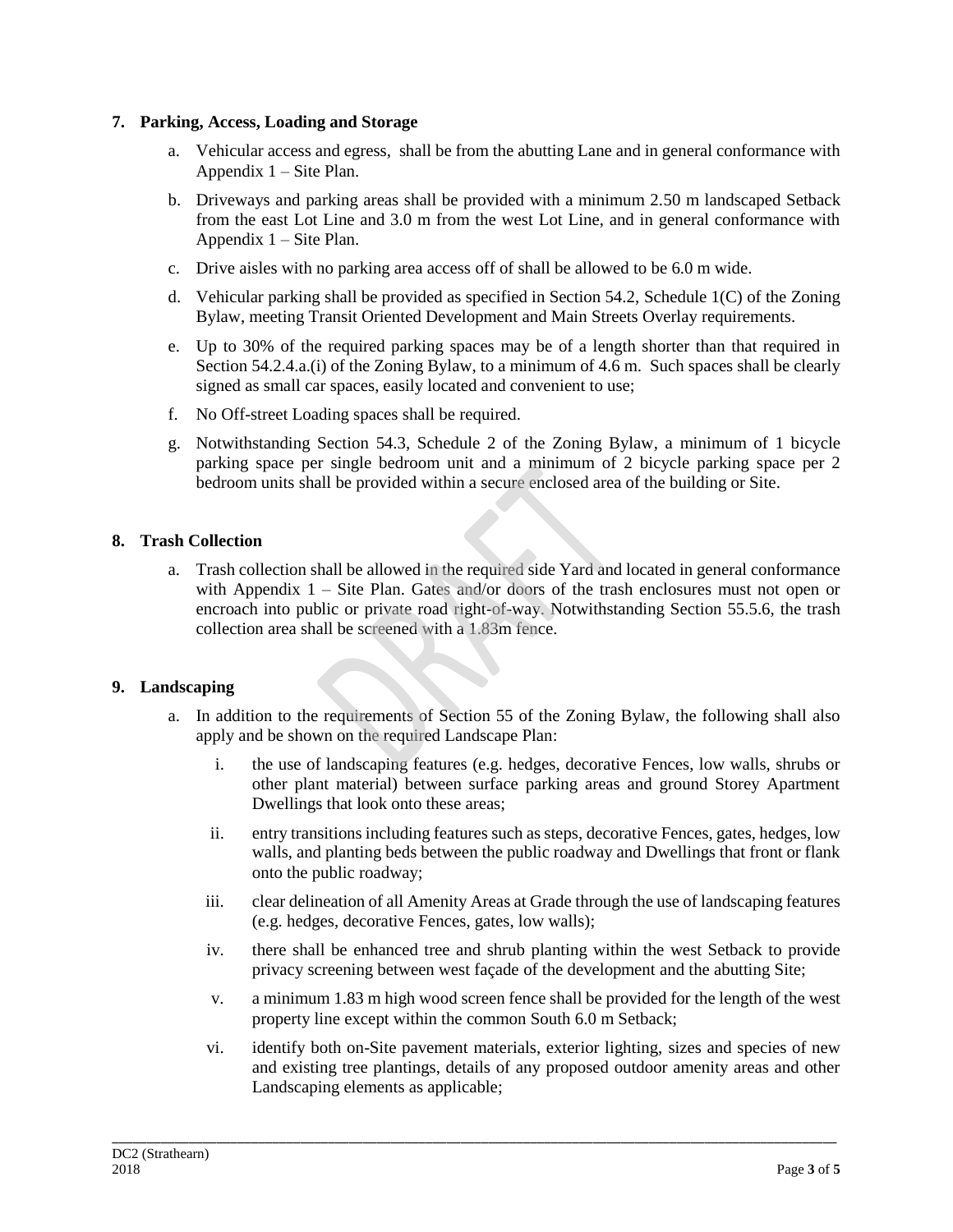vii. Landscaping shall consider the use of plant materials that provide colour throughout the year to enhance the appearance of the development during the cold weather months.

# **10. Signage**

a. Signs shall comply with the General Provisions of Section 59 and the regulations found in Schedule 59B of the Zoning Bylaw.

### **11. Urban Design**

- a. All ground Storey Apartment Dwellings adjacent to a public roadway other than a Lane shall have a private exterior entrance that fronts onto the roadway. Sliding patio doors shall not serve as this entrance.
- b. All ground level residential Dwellings shall have a semi-private outdoor Amenity Area in front of each Dwelling's exterior entry that shall be provided in a manner that establishes a transition area between the Amenity Area and the adjacent public roadway (excluding a Lane), abutting Site or Setback area using landscape features such as decorative fencing, change in Grade, shrub beds or rock gardens and/or built elements such as private entrance features and verandas or porches.
- c. To maximize integration with the surrounding neighbourhood, development should:
	- i. be sympathetic to fundamental design elements, proportions, and building materials found within the neighbourhood; and
	- ii. be constructed with durable, quality materials.
- d. Elements of the building and of individual dwellings such as windows, doors, balconies and Private Outdoor Amenity Areas, particularly those on the west side, shall be sited, oriented and designed to minimize their impact on adjacent dwellings, considering such things as daylight, sunlight, ventilation, noise, visual privacy and overlook, shadowing, and views. The Development Officer may require information regarding the location of windows and Amenity Areas on adjacent properties to ensure the windows or Amenity Areas of the proposed development are placed to minimize overlook into adjacent properties.

#### **12. Architectural Treatment**

- a. Architectural treatment of all facades of the building shall create a unified building exterior. The building shall incorporate design elements to reduce the perceived mass and add architectural interest, including but not limited to:
	- i. clear articulation of the façade, using a defined pattern of projections and recessions;
	- ii. the use of a variety of exterior building cladding materials and colours; and
	- iii. a prominent front entrance for Apartment Housing.
- b. The building shall be finished with high quality, durable materials and the contextual fit, design, proportion, quality, texture, and application of various finishing materials.
- c. Decorative and security lighting shall be designed and finished in a manner consistent with the design and finishing of the development and shall be provided to ensure a well-lit and safe environment for pedestrians in accordance with Section 58 of the Zoning Bylaw to the satisfaction of the Development Officer.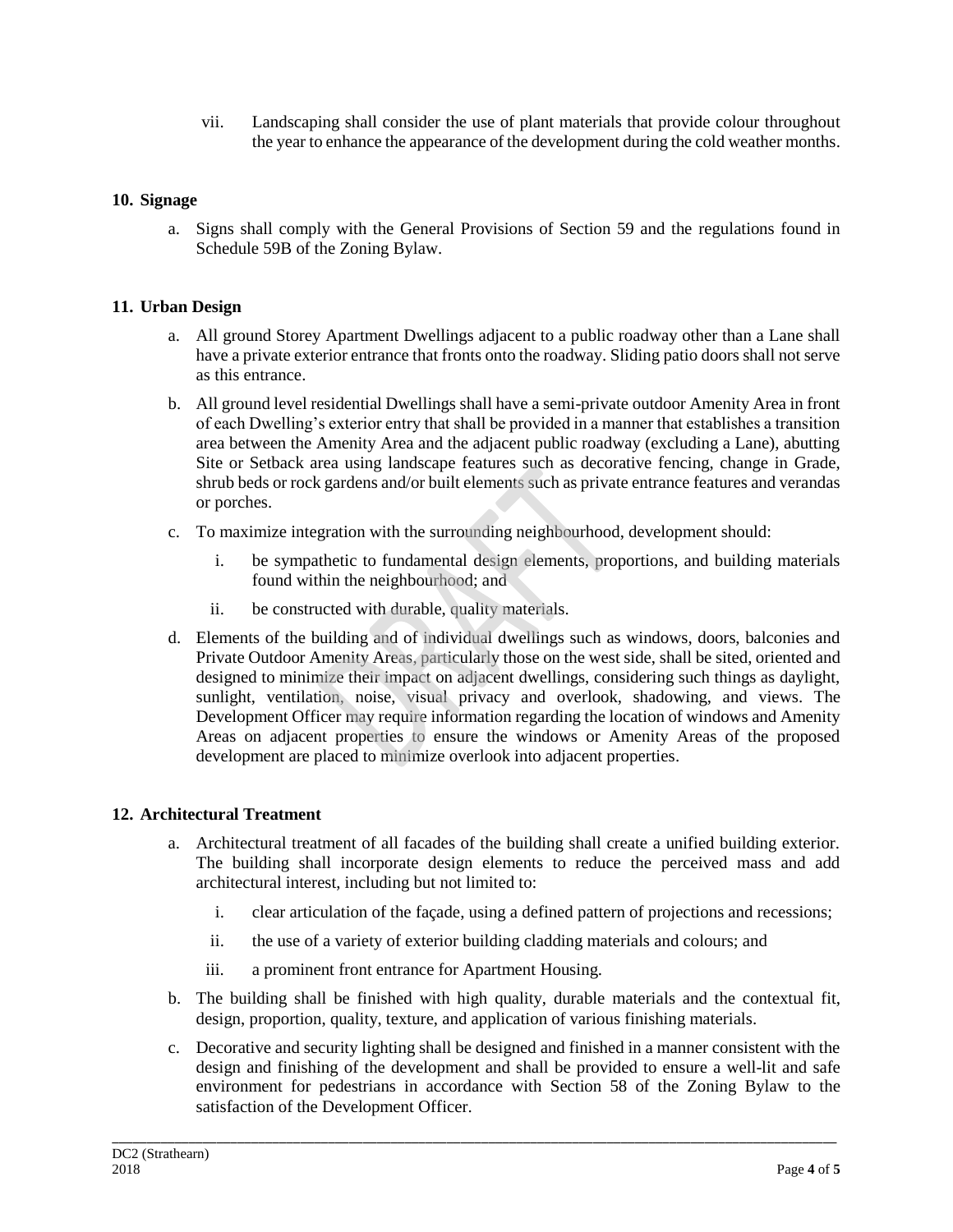- d. Night-time light pollution shall be reduced by avoiding over-illumination of the development and by using exterior lighting fixtures that are full cut-off in design which direct light downward, to ensure illumination does not extend beyond the boundaries of the development Site in accordance with Section 51 of the Zoning Bylaw.
- e. All mechanical equipment, including roof mechanical units, shall be concealed by screening in a manner compatible with the architectural character of the building, or concealed by incorporating it within the building.

# **13. Off-Site Improvements to Serve the Development**

a. As a condition of any Development Permit, the Owner shall enter into an Agreement with the City of Edmonton for off-Site improvements necessary to serve the development, such improvements to be constructed at the owner's cost. The Agreement shall include an engineering drawing review and approval process. Improvements to address in the Agreement include but are not limited to the repair of any damage to the abutting roadways, sidewalks and/or boulevard resulting from construction of the development, to the satisfaction of Transportation Services. The site must be inspected by Transportation Services prior to the start of the construction and once again when construction is complete.

# APPENDIX 1 – SCHEMATIC SITE PLAN

APPENDIX 2 – BUILDING CROSS-SECTION SHOWING STEP-BACK ON WEST PROPERTY LINE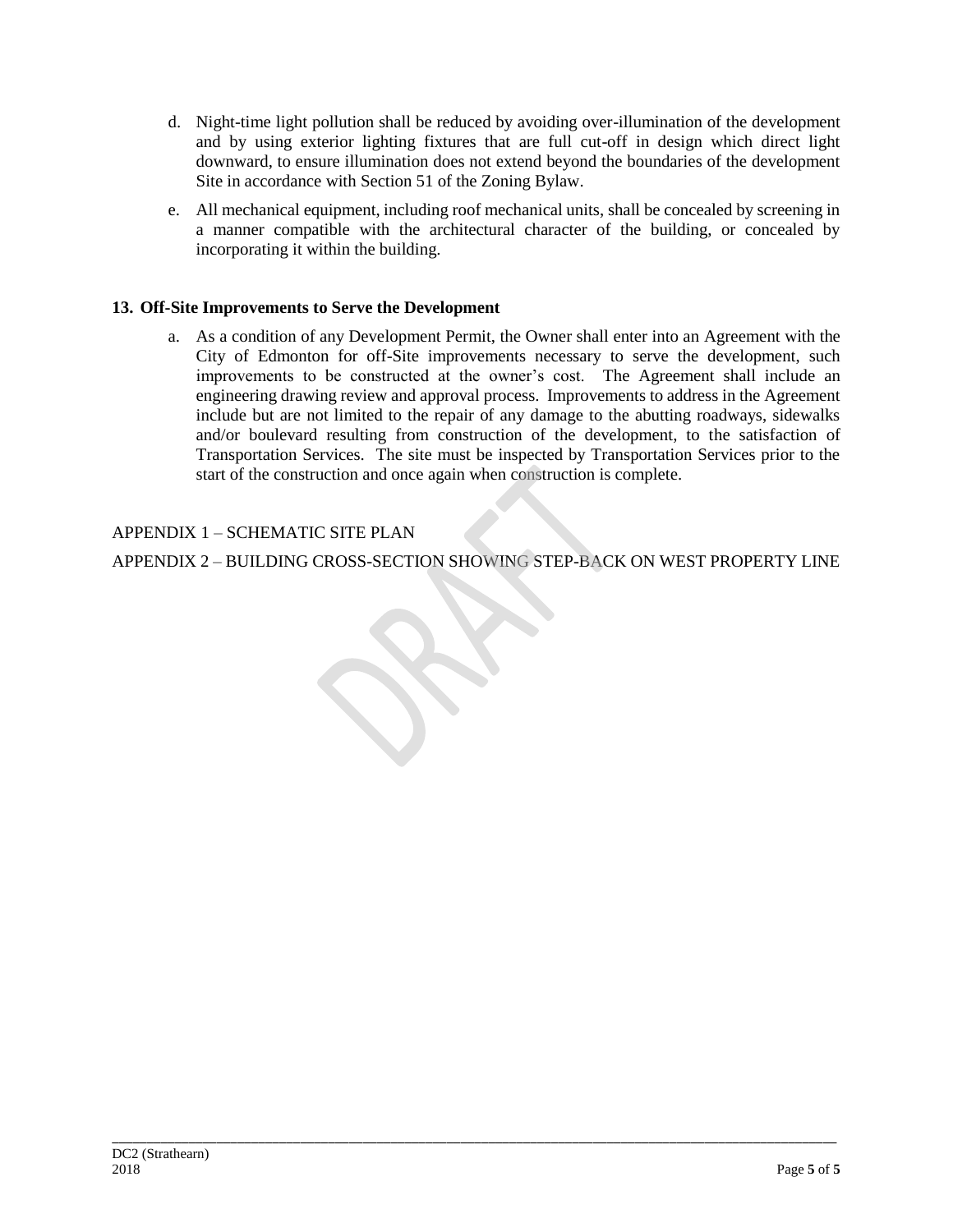

SCHEMATIC SITE PLAN  $\parallel$  95 AVE & 86 STREET  $\parallel$  DC2 ZONING

**APPENDIX 1**



 $\sqrt{2}$